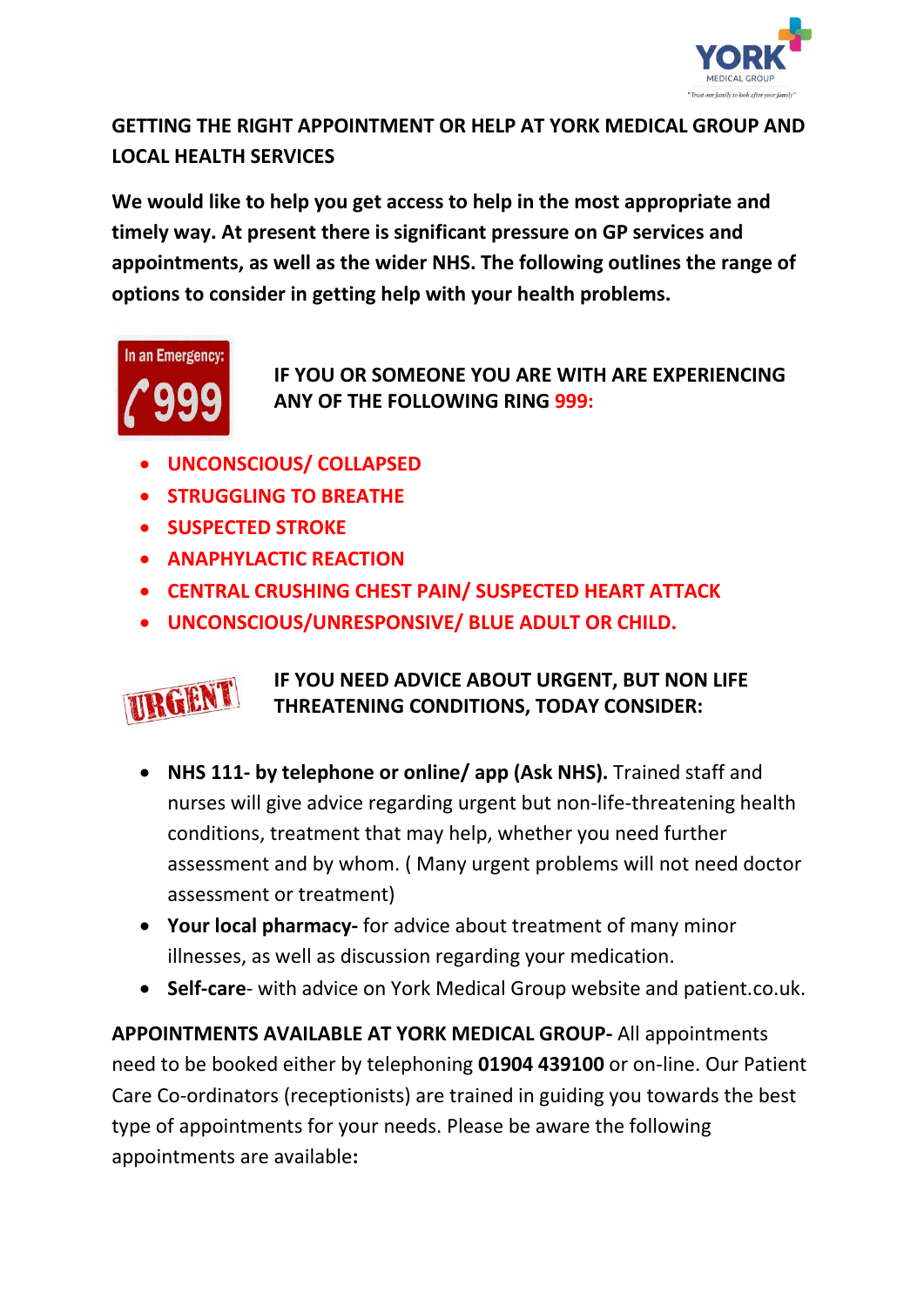



**SAME DAY CLINIC –** face to face appointments for urgent problems requiring same day assessment with our Urgent Care Practitioners (including Advanced Care Practitioners, Prescribing Nurses, Paramedics and Physicians Associates). A GP is available for opinion if required.



- **SAME DAY TELEPHONE CALLS-** for same day urgent problems and queries that may be able to be dealt with on the telephone with a GP.
- **URGENT GP APPOINTMENTS-** for people with urgent needs who would benefit from seeing their usual doctor (eg complex and ongoing problems).

**COMPLEX CARE GP APPOINTMENTS-**for people with more

- **URGENT COMPLEX**
	- **ROUTINE**



- complex problems that the GP feels need to be seen fairly soon.
- **ROUTINE GP APPOINTMENTS-** for non-urgent problems, complex conditions and follow up of ongoing issues. It is very helpful to see the same doctor for ongoing health issues.
- **ROUTINE GP TELEPHONE APPOINTMENTS-** for non-urgent problems that can be dealt with on the telephone. These appointments are particularly helpful and convenient for dealing with ongoing follow up, and results of tests. It is important to book follow up appointments with the same doctor to discuss tests and further plans, even if it may mean waiting a few days longer.



 **EVENING AND WEEKEND APPOINTMENTS-**we have a range of early morning, evening and weekend appointments. There are also evening and weekend Improved Access clinics, hosted by other surgeries for all patients in York, and you can book into these through our Patient Care Coordinators.



 **NURSE APPOINTMENTS-** for a wide range of services including chronic disease reviews, contraceptive advice, smears, immunisations, dressings.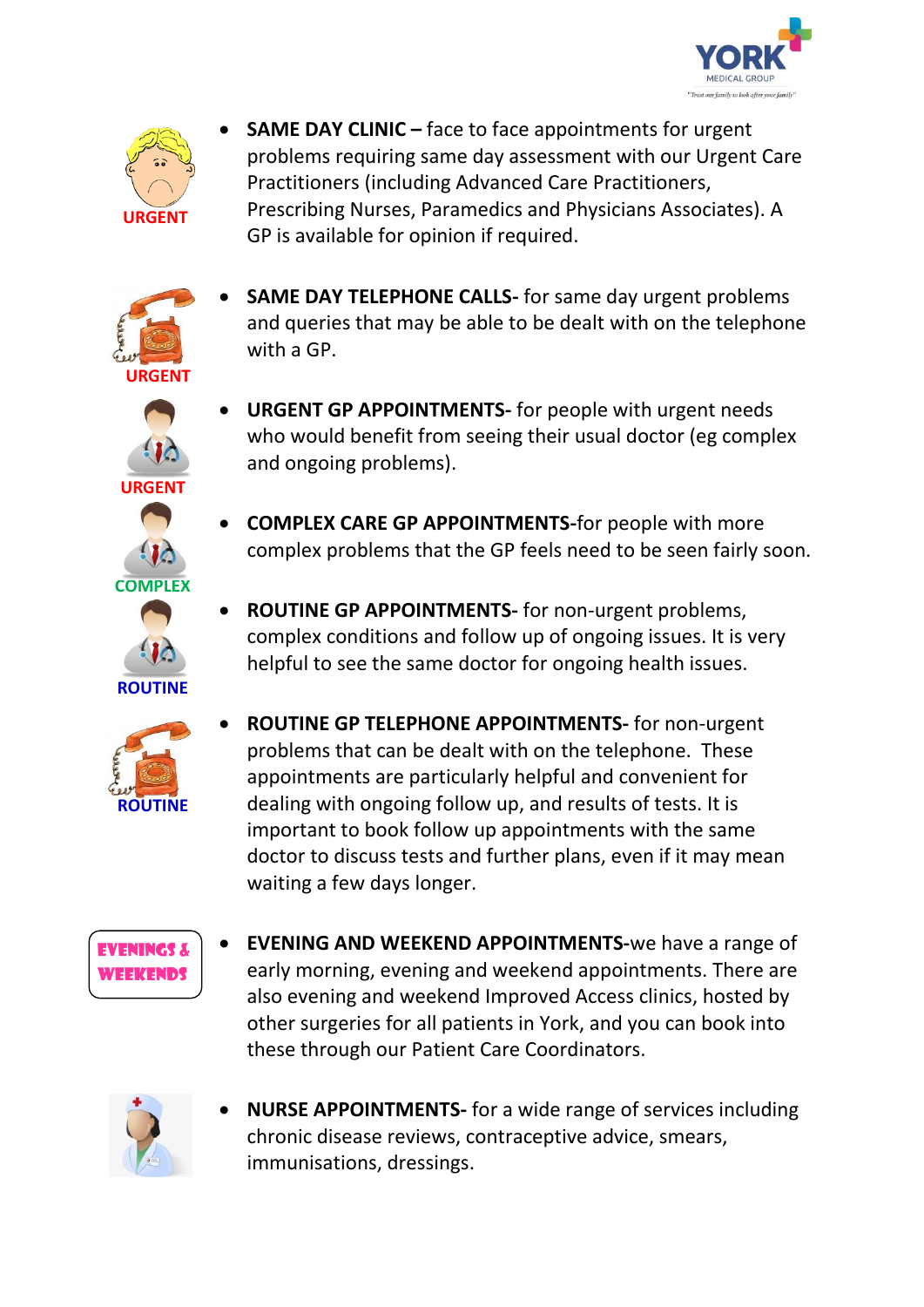



 **HEALTH CARE ASSISTANT APPOINTMENTS-** for chronic disease tests, bloods tests, ECGs, dressings



- **MINOR SURGERY APPOINTMENTS-** for removal of some skin lesions where there is clinical need- this would be arranged and advised at a normal GP appointment
- 
- **LONG ACTING REVERSIBLE CONTRACEPTIVE CLINIC-** for the fitting of contraceptive coils and implants. You will need to discuss with a nurse or GP first (can be by routine telephone appointment), and be put on the waiting list.



 **COUNSELLING-** we have in house trainee counsellors available, who the GPs and nurses can refer to.



 **SOCIAL PRESCRIBING CLINICS-** including Ways to Wellness social prescriber (for people who may benefit from further advice or support in areas such as emotional and mental wellbeing, support healthy lifestyle, dementia or carers support) , Work Wellness Advisor, Reverend who offers emotional support, Alzheimer's Society clinic, Musical Connections music group, Be Independent falls support service, Citizen's Advice Bureau clinic. Please ask our Patient Care Coordinators for further information. [www.livewellyork.co.uk](http://www.livewellyork.co.uk/) gives more information about health

and social support available to residents of York.



 **FREE NHS HEALTH CHECKS AVAILABLE: [www.yorwellbeing.org.uk](http://www.yorwellbeing.org.uk/)** to complete the online health check, or for more information call 01904 553377.

**PLEASE REMEMBER THAT SEEING THE SAME DOCTOR AND THE CONTINUITY OF CARE THAT BRINGS IS VERY IMPORTANT FOR ONGOING AND COMPLEX CONDITIONS, AND WE WILL DO OUR BEST TO ACCOMMODATE THAT.**